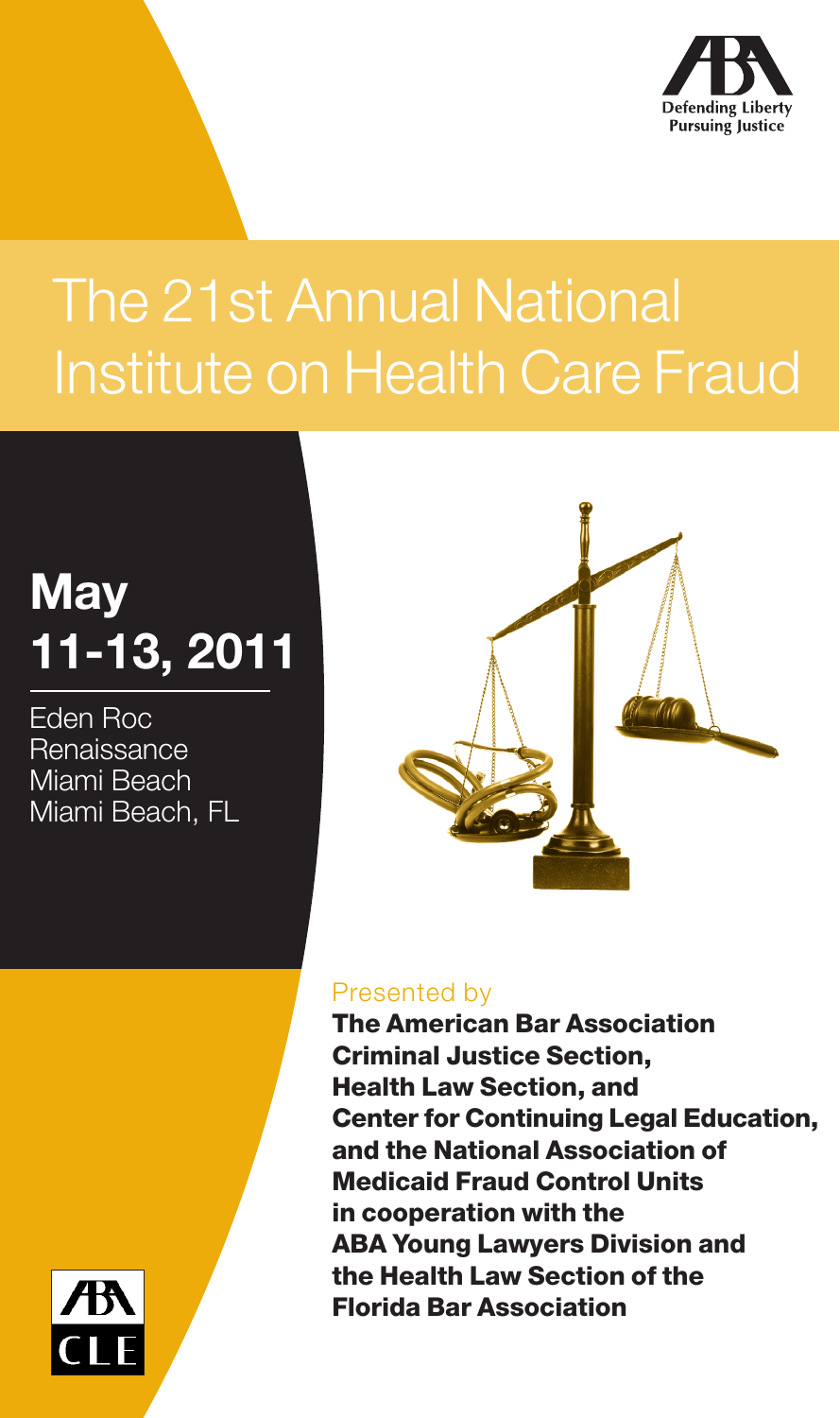## The 21st Annual National Institute on Health Care Fraud

May 11-13, 2011 | Eden Roc Renaissance Miami Beach | Miami Beach, FL

Don't miss this comprehensive program! To register, please call 800.285.2221 or visit www.abacle.org/programs/hcf.

## Program Description

The 21st Annual National Institute on Health Care Fraud provides a rewarding educational experience for health care attorneys, regulators, prosecutors, criminal defense attorneys, and *qui tam* relators' counsel. This National Institute draws panelists, facilitators, and participants from each of these significant groups and offers unique opportunities to meet and share experiences and concerns in a non-adversarial setting.

The program planning committee is committed to creating a program that advances education, communication, professionalism, and discussion of current legal and ethical issues that arise in the health care fraud practice. These issues are addressed in panel discussions and small workshop formats designed to maximize audience participation.

For more information about this National Institute, the ABA, the ABA Criminal Justice Section, Health Law Section, Young Lawyers Division and ABA-CLE, please call ABA Member Services at 800.285.2221 or visit our Web site at www.americanbar.org.

## National Institute Planning Committee

**Gabriel L. Imperato, Program Chair**, *Broad and Cassel*, Fort Lauderdale, FL

**Jonathan L. Diesenhaus**, *Hogan Lovells, LLP*, Washington, DC

**David L. Douglass**, *Shook, Hardy & Bacon, LLP*, Washington, DC

**Katherine A. Lauer**, *Latham and Watkins*, San Diego, CA

**Barbara L. Zelner, Executive Director**, *National Association of Medicaid Fraud Control Units*, Washington, DC

## **rogram Faculty**

#### Daniel R. Anderson

Deputy Director *Commerical Litigation Branch Civil Division U.S. Department of Justice* Washington, DC

#### Al Balboni

Assistant U.S. Attorney *Southern District of Texas* Houston, TX

#### Carol J. Bennett

Deputy Associate General Counsel *U.S. Department of Health and Human Services* Washington, DC

#### Joshua G. Berman

Partner *Katten Muchin Rosenman LLP* Washington, DC

#### Curtis Bernstein

Director of Valuation *Sinaiko Healthcare Consulting* Los Angeles, CA

#### John T. Boese

Of Counsel *Fried, Frank, Harris, Shriver & Jacobson LLP* Washington, DC

#### Suzanne R. Bradley

Special Assistant U.S. Attorney *Southern District of Texas* Houston, TX

#### Kim Brandt

Chief, Healthcare Investigative Counsel *U.S. Senate Finance Committee, Minority Staff* Washington, DC

#### Michael E. Clark

Of Counsel *Duane Morris LLP* Houston, TX

#### Mark Collins

President *National Association of Medicaid Fraud Control Units* Lincoln, NE

#### Jeffrey Dickstein

Assistant U.S. Attorney *Southern District of Florida* Miami, FL

#### \*Jonathan L. Diesenhaus

Partner *Hogan Lovells*  Washington, DC

#### \*David L. Douglass

Partner *Shook, Hardy & Bacon, LLP* Washington, DC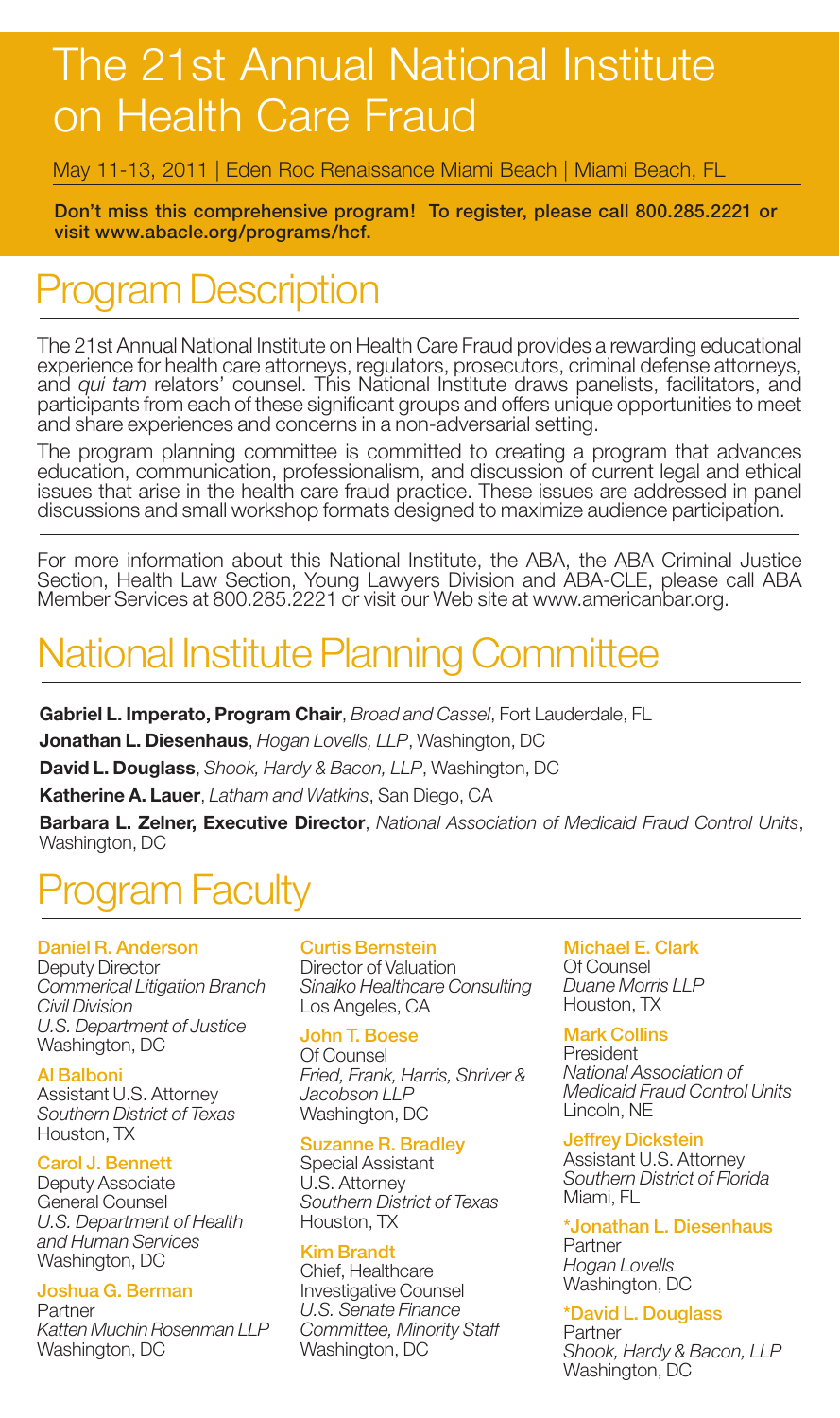#### Laura Ellis

Senior Counsel *Office of Counsel to the Inspector General U.S. Department of Health and Human Services* Washington, DC

#### Wifredo Ferrer

U.S. Attorney *Southern District of Florida* Miami, FL

#### Laurence J. Freedman Partner

*Patton Boggs LLP* Washington, DC

#### Charles W. Gambrell, Jr.

**Director** *Medicaid Fraud Control Unit, South Carolina, Office of Attorney General* Columbia, SC

#### Neil V. Getnick

Partner *Getnick & Getnick* New York, NY

#### Virginia A. Gibson

**Partner** *Hogan Lovells*  Philadelphia, PA

#### Michael Granston

Assistant Director, Commercial Litigation Branch Civil Division *U.S. Department of Justice* Washington, DC

#### Thomas M. Greene

Partner *Greene LLP* Boston, MA

#### Charles Hacker

*PricewaterhouseCoopers* New York, NY

#### Philip H. Hilder

Partner *Hilder & Associates P.C.* Houston, TX

#### Tracy L. Hilmer

Assistant Director *U.S. Department of Justice Civil Division* Washington, DC

#### Charles H. Hobgood

**Director** *Medicaid Fraud Control Unit Office of Attorney General* Raleigh, NC

#### Robert Homchick

Partner *Davis Wright Tremaine LLP* Seattle, WA

#### \*Gabriel L. Imperato

Managing Partner *Broad and Cassel* Fort Lauderdale, FL

#### Marcos D. Jimenez

Partner *Kasowitz, Benson, Torres & Friedman* Miami, FL

#### \*Katherine A. Lauer

**Partner** *Latham & Watkins LLP* San Diego, CA

#### Bruce A. Levy

**Director** *Gibbons PC* Newark, NJ

#### Michael K. Loucks

*Skadden, Arps, Slate, Meagher & Flom* Boston, MA

#### Kirsten Mayer

*Ropes & Gray* Boston, MA

#### Kevin G. McAnaney

*Law Offices of Kevin G. McAnaney* Washington, DC

#### Katherine McDermott

*Morgan, Lewis & Bockius LLP* Washington, DC

#### Christopher B. Mead *London & Mead* Washington, DC

Mark F. Mendelsohn *Paul, Weiss, Rifkind, Wharton & Garrison LLP* Washington, DC

#### Robert Patten

Managing Attorney *Medicaid Fraud Division Office of the Attorney General* Boston, MA

#### Gregory L. Poe

*Law Offices of Gregory L. Poe PLLC* Washington, DC

#### Vicki L. Robinson

Senior Advisor to the Inspector General for Health Care Reform *U.S. Department of Health and Human Services* Washington, DC

#### Robert L. Roth

*Hooper, Lundy & Bookman, LLP* Washington, DC

#### Robert S. Salcido

*Akin Gump Strauss Hauer & Feld LLP* Washington, DC

#### Joan M. Silverstein

Deputy Chief Economic Environmental Crime Section *Southern District of Florida* Miami, FL

#### Howard R. Sklamberg

Director of the Office of **Enforcement** *Food and Drug Administration* Silver Spring, MD

#### Shelly R. Slade

Partner *Vogel, Slade & Goldstein* Washington, DC

Heidi A. Sorensen Of Counsel *Foley & Lardner LLP* Washington, DC

#### Ryan K. Stumphauzer

Assistant U.S. Attorney *Southern District of Florida* Miami, FL

#### Ellyn L. Sternfield

Of Counsel *Mintz, Levin, Cohn, Ferris, Glovsky and Popeo, PC* Washington, DC

#### Gerald B. Sullivan

Assistant U.S. Attorney *Eastern District of Pennsylvania* Philadelphia, PA

#### Spencer Turnbull

HEAT Initiative Administrator *Office of Inspector General, U.S. Department of Health and Human Services* Washington, DC

#### Hank Walther

Assistant Chief *Fraud Section, Criminal Division U.S. Department of Justice* Washington, DC

#### Heidi A. Wendel

Chief, Civil Fraud Unit U.S. Attorney's Office, *Southern District of New York* New York, NY

#### usan Winkler

Chief, Health Care Fraud Unit *District of Massachusetts* Boston, MA

Joe D. Whitley *Greenberg Traurig, LLP* Atlanta, GA

Howard Young *Morgan, Lewis & Bockius LLP* Washington, DC

#### \*Barbara L. Zelner

Executive Director *National Association of Medicaid Fraud Control Units* Washington, DC

#### **\* Planning Committee Members**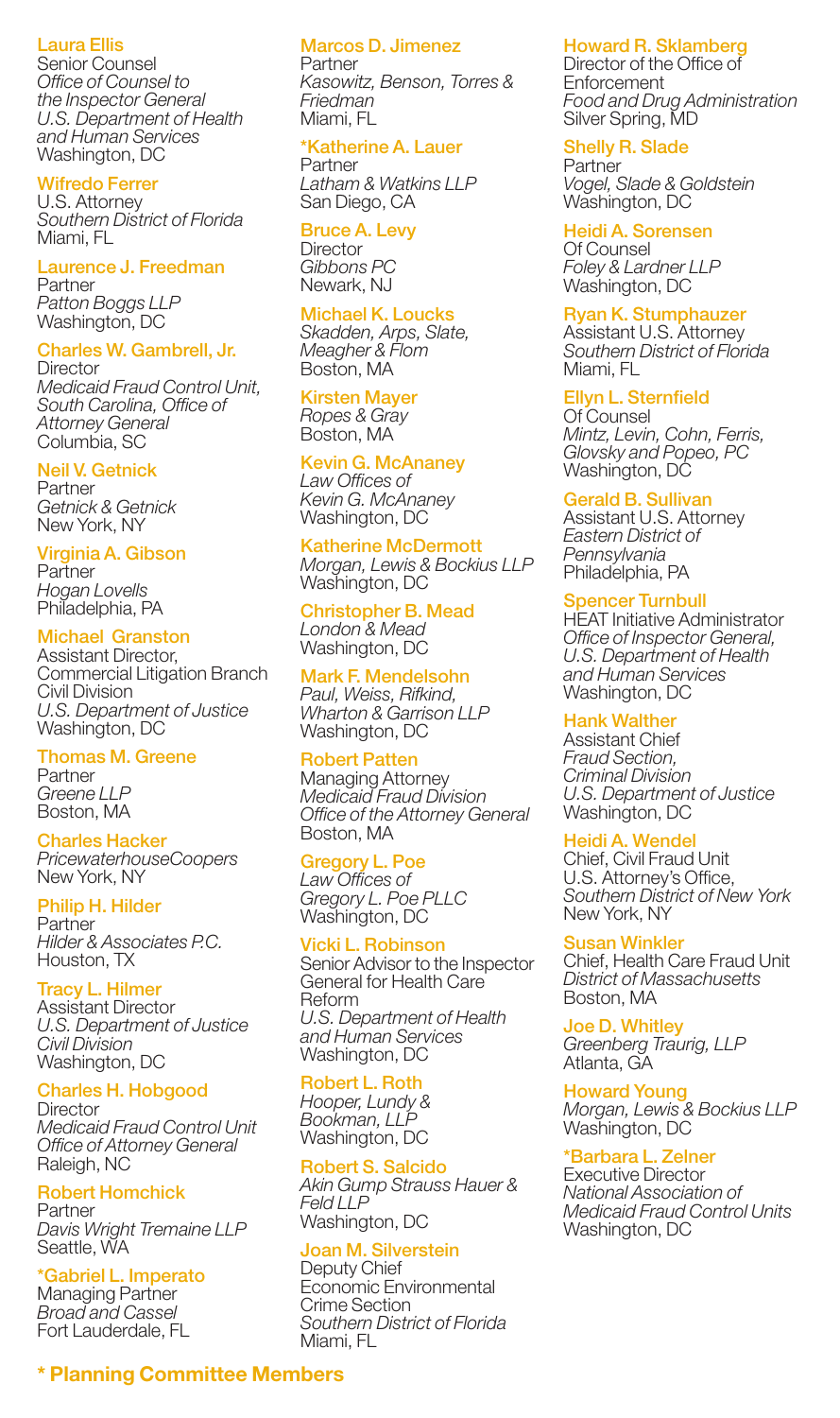## Program Agenda

| <b>Day One </b> Wednesday $\blacksquare$ May 11, 2011                                                                                                                                                                                                                                                                                                                                                                                                       |                                                                                                                                                                                                                                                                                                                                          |  |  |  |
|-------------------------------------------------------------------------------------------------------------------------------------------------------------------------------------------------------------------------------------------------------------------------------------------------------------------------------------------------------------------------------------------------------------------------------------------------------------|------------------------------------------------------------------------------------------------------------------------------------------------------------------------------------------------------------------------------------------------------------------------------------------------------------------------------------------|--|--|--|
|                                                                                                                                                                                                                                                                                                                                                                                                                                                             | 11:00 p.m. REGISTRATION BEGINS                                                                                                                                                                                                                                                                                                           |  |  |  |
| 2:00 p.m.                                                                                                                                                                                                                                                                                                                                                                                                                                                   | <b>FOUNDATIONS OF HEALTH LAW</b>                                                                                                                                                                                                                                                                                                         |  |  |  |
| This session is intended to serve as both an introduction to and a review of current<br>aspects of public and private health care programs, including discussion of recent<br>health care reform measures related to health care fraud enforcement, in order<br>to understand the context in which health care fraud and abuse can arise and to<br>examine key aspects of the health care regulatory system that subject providers to<br>the most scrutiny. |                                                                                                                                                                                                                                                                                                                                          |  |  |  |
|                                                                                                                                                                                                                                                                                                                                                                                                                                                             | Moderator:<br><b>Robert Homchick</b><br>Carol J. Bennett<br>Kevin G. McAnaney                                                                                                                                                                                                                                                            |  |  |  |
| 4:00 p.m.                                                                                                                                                                                                                                                                                                                                                                                                                                                   | <b>BREAK</b>                                                                                                                                                                                                                                                                                                                             |  |  |  |
| 4:30 p.m.                                                                                                                                                                                                                                                                                                                                                                                                                                                   | <b>FOUNDATIONS OF WHITE COLLAR LAW, PRACTICE AND HEALTH</b><br><b>CARE FRAUD</b>                                                                                                                                                                                                                                                         |  |  |  |
|                                                                                                                                                                                                                                                                                                                                                                                                                                                             | This session will address issues and aspects of representing and advising clients<br>involved in white collar criminal or civil actions and review common practice and<br>ethical situations typically encountered in the handling of a health care fraud case<br>from the perspective of representing an individual or an organization. |  |  |  |
|                                                                                                                                                                                                                                                                                                                                                                                                                                                             | Marcos D. Jimenez<br>Moderator:<br><b>Charles H. Hobgood</b><br>Heidi A. Wendel                                                                                                                                                                                                                                                          |  |  |  |
| 6:00 p.m.                                                                                                                                                                                                                                                                                                                                                                                                                                                   | <b>ADJOURN</b>                                                                                                                                                                                                                                                                                                                           |  |  |  |

#### **Day Two** Thursday May 12, 2011

|                                    | 8:00a.m.   | <b>GENERAL REGISTRATION AND WELCOMING REMARKS</b>                                                                                                                                                               |  |  |  |  |
|------------------------------------|------------|-----------------------------------------------------------------------------------------------------------------------------------------------------------------------------------------------------------------|--|--|--|--|
| Gabriel L. Imperato, Program Chair |            |                                                                                                                                                                                                                 |  |  |  |  |
|                                    | 8:15a.m.   | <b>KEYNOTE SPEAKER</b>                                                                                                                                                                                          |  |  |  |  |
|                                    |            | Wilfredo Ferrer, U.S. Attorney, Southern District of Florida, Miami, Florida                                                                                                                                    |  |  |  |  |
|                                    | 8:45a.m.   | <b>GOVERNMENT ENFORCEMENT PANEL</b>                                                                                                                                                                             |  |  |  |  |
|                                    |            | This panel will discuss the basis for criminal and civil liability for health care fraud,<br>recent enforcement actions and initiatives, and the future of criminal and civil health<br>care fraud enforcement. |  |  |  |  |
|                                    |            | Moderator:<br>Katherine A. Lauer<br>Daniel R. Anderson<br><b>Mark Collins</b><br><b>Spencer Turnbull</b><br><b>Hank Walther</b>                                                                                 |  |  |  |  |
|                                    | 10:00 a.m. | <b>BREAK</b>                                                                                                                                                                                                    |  |  |  |  |
|                                    |            | 10:15 a.m. ENFORCEMENT ACTIONS AGAINST INDIVIDUALS                                                                                                                                                              |  |  |  |  |
|                                    |            | This panel will discuss the recent increase in criminal and civil enforcement against<br>individuals and the basis for individual liability in health care fraud cases.                                         |  |  |  |  |
|                                    |            |                                                                                                                                                                                                                 |  |  |  |  |
|                                    |            | Moderator:<br>Johnathan L. Diesenhaus<br><b>Laura Ellis</b><br>Gregory L. Poe<br>Howard R. Sklamberg                                                                                                            |  |  |  |  |
|                                    |            | 12:00 p.m. LUNCH - Keynote Speaker                                                                                                                                                                              |  |  |  |  |

 **Vicki L. Robinson – Senior Advisor to the Inspector General of the** *U.S. Department of Health and Human Services* **for Health Care Reform**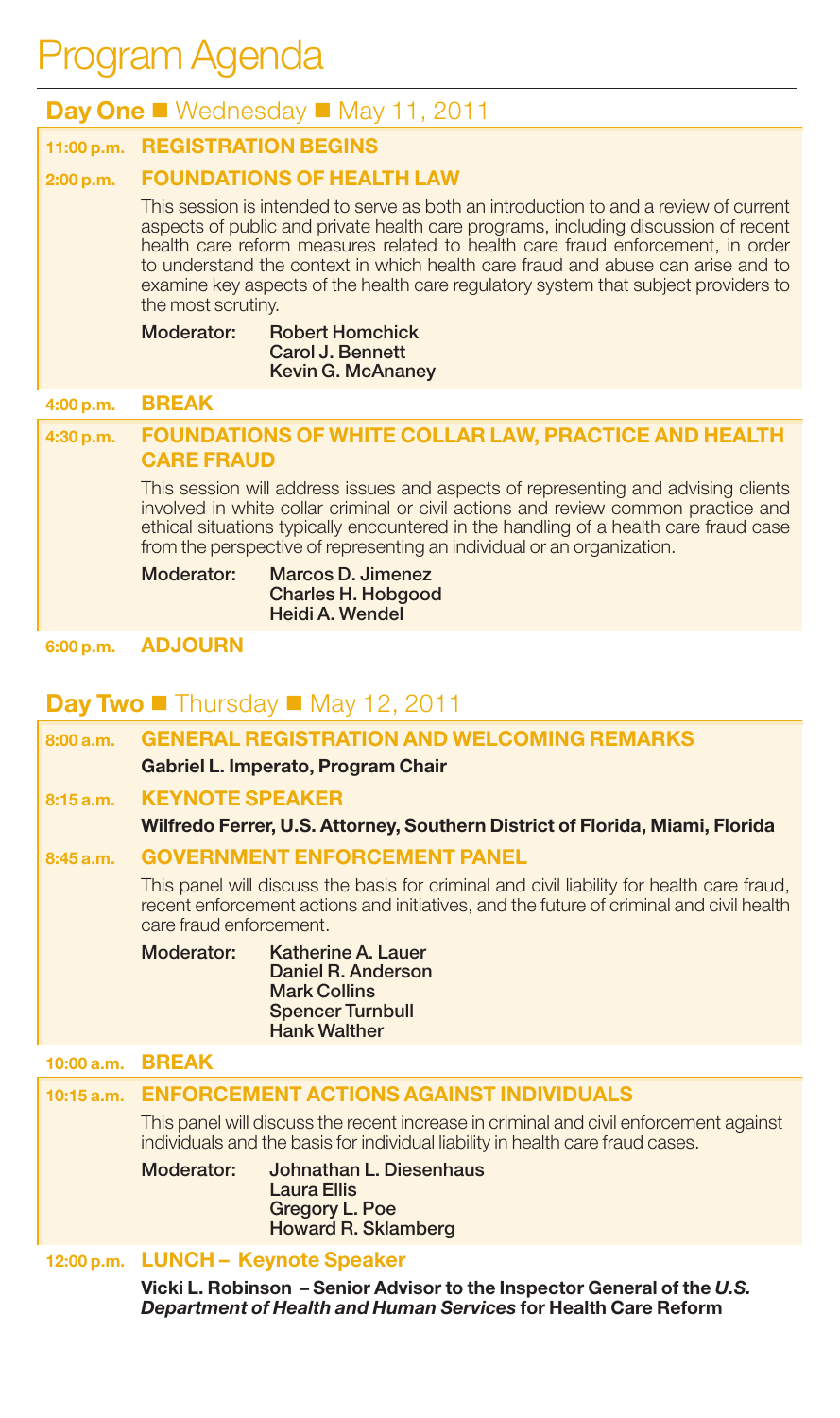| 2:00 p.m.             | <b>FALSE CLAIMS ACT DEVELOPMENTS</b>                                                                                                                                                                                                                                                                                                                                                                                                          |
|-----------------------|-----------------------------------------------------------------------------------------------------------------------------------------------------------------------------------------------------------------------------------------------------------------------------------------------------------------------------------------------------------------------------------------------------------------------------------------------|
|                       | This panel will discuss important recent developments in the application of the Fraud<br>Enforcement and Recovery Act of 2009 and amendments to the False Claims Act during<br>2010 and related litigation and settlements of state and Federal False Claims Act cases.                                                                                                                                                                       |
|                       | Moderator:<br><b>Robert Patten</b>                                                                                                                                                                                                                                                                                                                                                                                                            |
|                       | John T. Boese<br><b>Michael Granston</b>                                                                                                                                                                                                                                                                                                                                                                                                      |
|                       | <b>Thomas M. Greene</b><br><b>Kirsten Mayer</b>                                                                                                                                                                                                                                                                                                                                                                                               |
|                       | <b>BREAK</b>                                                                                                                                                                                                                                                                                                                                                                                                                                  |
| 3:30 p.m.             |                                                                                                                                                                                                                                                                                                                                                                                                                                               |
| 3:45 p.m.             | <b>HEALTH CARE FRAUD WORKSHOPS</b>                                                                                                                                                                                                                                                                                                                                                                                                            |
|                       | Workshops have been planned to cover a variety of interesting and current topics.<br>Facilitators experienced in the subject matter of each workshop will lead the<br>discussions, with the goal of eliciting the views and knowledge of the participants,<br>many of whom have a vast amount of practical experience. The number and<br>subject matter of the workshops may be determined by registration and thus are<br>subject to change. |
|                       | A. FOREIGN CORRUPT PRACTICES ACT                                                                                                                                                                                                                                                                                                                                                                                                              |
|                       | Workshop Leaders: Mark F. Mendelsohn<br><b>Charles Hacker</b>                                                                                                                                                                                                                                                                                                                                                                                 |
|                       | <b>B. STATE ENFORCEMENT AND MEDICAID FRAUD</b>                                                                                                                                                                                                                                                                                                                                                                                                |
|                       | <b>Workshop Leaders: Mark Collins</b><br>Ellyn L. Sternfield                                                                                                                                                                                                                                                                                                                                                                                  |
|                       | <b>C. ADVANCED STARK LAW AND COMPLIANCE</b>                                                                                                                                                                                                                                                                                                                                                                                                   |
|                       | <b>Workshop Leaders: Robert Homchick</b><br>Kevin G. McAnaney                                                                                                                                                                                                                                                                                                                                                                                 |
|                       |                                                                                                                                                                                                                                                                                                                                                                                                                                               |
| 4:45 p.m.             | <b>BREAK</b>                                                                                                                                                                                                                                                                                                                                                                                                                                  |
| 5:00 p.m.             | <b>CONCURRENT PANEL SESSIONS</b>                                                                                                                                                                                                                                                                                                                                                                                                              |
|                       | A. PHARMACEUTICAL AND MEDICAL DEVICE FRAUD AND ABUSE                                                                                                                                                                                                                                                                                                                                                                                          |
|                       | This panel presentation will focus on recent enforcement actions against<br>pharmaceutical and medical device companies and the different theories of<br>liability against those organizations.                                                                                                                                                                                                                                               |
|                       | Moderator: Virginia A. Glbson<br>Neil V. Getnick<br><b>Robert Patten</b>                                                                                                                                                                                                                                                                                                                                                                      |
|                       | <b>B. CRIMINAL AND CIVIL LIABILITY FOR OVERPAYMENTS</b>                                                                                                                                                                                                                                                                                                                                                                                       |
|                       | This panel will discuss the criminal and civil basis for overpayment liability as well<br>as its application under the United States False Claims Act.                                                                                                                                                                                                                                                                                        |
|                       | Moderator Laurence J. Freedman<br><b>Michael Granston</b><br>Robert L. Roth                                                                                                                                                                                                                                                                                                                                                                   |
|                       | Shelly R. Slade                                                                                                                                                                                                                                                                                                                                                                                                                               |
| 6:15 p.m.             | <b>ADJOURN</b>                                                                                                                                                                                                                                                                                                                                                                                                                                |
| $6:30 - 8:30$<br>p.m. | <b>WELCOME RECEPTION SPONSORED BY:</b><br><b>Broad and Cassel</b>                                                                                                                                                                                                                                                                                                                                                                             |
|                       | Katten Muchin Rosenman LLP<br>Morgan, Lewis & Brockius LLP                                                                                                                                                                                                                                                                                                                                                                                    |
|                       |                                                                                                                                                                                                                                                                                                                                                                                                                                               |
|                       | <b>Day Three </b> $\blacksquare$ Friday $\blacksquare$ May 13, 2011                                                                                                                                                                                                                                                                                                                                                                           |
| 8:30a.m.              | TRIAL PRACTICE DEMONSTRATION - U.S. v. Fallah, et al (S.D. Texas)                                                                                                                                                                                                                                                                                                                                                                             |

 This case involved ambulance transportation of dialysis patients to regularly scheduled non-emergency dialysis treatments. The indictment charged the defendants with false and fraudulent claims for medically unnecessary ambulance transports, kickbacks to ambulance transportation companies, and money laundering. This jury trial involved significant issues in the application of rules for reimbursement and ambiguity of the regulations. The case also included issues of proper jury instruc-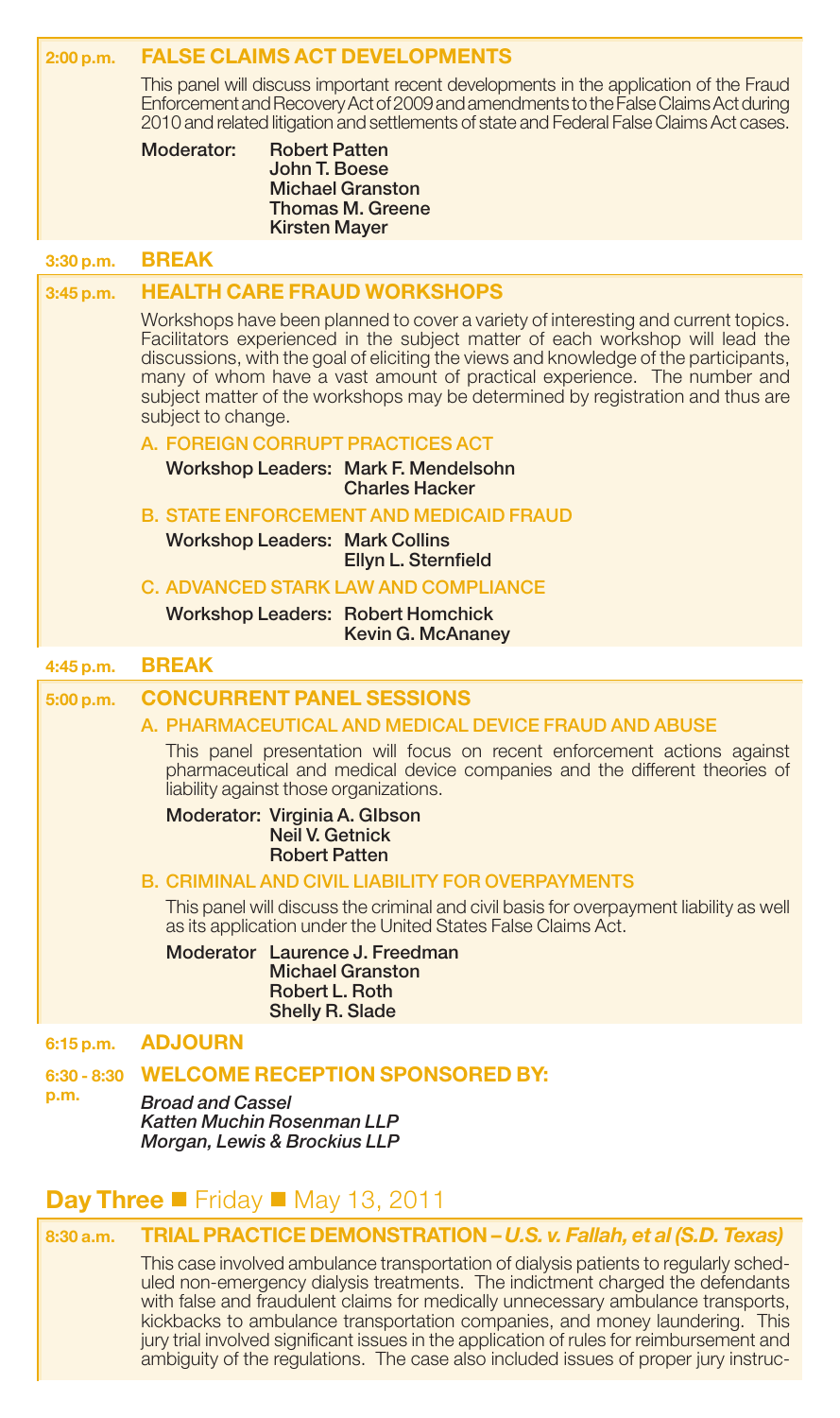|            | tion, and damages in connection with the false claims, kickbacks to the ambulance<br>companies and to the patients.<br>Moderator:<br>Joe D. Whitley<br>Al Balboni<br><b>Suzanne R. Bradley</b><br>Michael E. Clark<br>Philip H. Hilder |  |  |  |
|------------|----------------------------------------------------------------------------------------------------------------------------------------------------------------------------------------------------------------------------------------|--|--|--|
| 10:00 a.m. | <b>BREAK</b>                                                                                                                                                                                                                           |  |  |  |
| 10:15a.m.  | <b>HEALTH CARE FRAUD WORKSHOPS</b><br>A. VOLUNTARY DISCLOSURE AND COOPERATION IN GOVERNMENT<br><b>INVESTIGATIONS</b>                                                                                                                   |  |  |  |
|            | Workshop Leaders: Ryan K. Stumphauzer<br><b>Howard Young</b>                                                                                                                                                                           |  |  |  |
|            | <b>B. FEDERAL SENTENCING GUIDELINES AND CRIMINAL AND CIVIL</b><br><b>DAMAGES</b>                                                                                                                                                       |  |  |  |
|            | <b>Workshop Leaders: Curtis Bernstein</b><br><b>Bruce A. Levy</b>                                                                                                                                                                      |  |  |  |
|            | C. AFFIRMATIVE RESPONSES TO GRAND JURY INVESTIGATIONS, SEARCH<br><b>WARRANTS AND SUBPOENAS AND PRIVATE CONTRACTOR AND</b><br><b>CONGRESSIONAL INVESTIGATIONS</b>                                                                       |  |  |  |
|            | Workshop Leaders: Joshua G. Berman<br>Kim Brandt<br>Joan M. Silverstein                                                                                                                                                                |  |  |  |
|            | 11:15 a.m. BREAK                                                                                                                                                                                                                       |  |  |  |
| 11:30 a.m. | <b>CONCURRENT PANEL SESSIONS</b>                                                                                                                                                                                                       |  |  |  |
|            | A. LITIGATING FALSE CLAIMS ACT CASES                                                                                                                                                                                                   |  |  |  |
|            | This panel will examine the key considerations, strategies and timing involved in<br>the motion practice and procedural issues when it becomes necessary to litigate<br>a health care False Claims Act case.                           |  |  |  |
|            | Moderator: Ellyn L. Sternfield<br>Tracy L. Hilmer<br><b>Christopher B. Mead</b>                                                                                                                                                        |  |  |  |
|            | B. NEGOTIATING COMPLEX CIVIL SETTLEMENTS AND CORPORATE<br><b>INTEGRITY AGREEMENTS</b>                                                                                                                                                  |  |  |  |
|            | This panel will review the increasingly complex issues and aspects of settlement<br>of federal and multi-state enforcement actions.                                                                                                    |  |  |  |
|            | Moderator: Heidi A. Sorensen<br>Daniel R. Anderson<br><b>Laura Ellis</b><br>Charles W. Gambrell, Jr.                                                                                                                                   |  |  |  |
| 12:45 p.m. | <b>BREAK</b>                                                                                                                                                                                                                           |  |  |  |
| 1:00 p.m.  | <b>SPECIALTY WORKSHOPS - Box Lunch Available For Purchase</b>                                                                                                                                                                          |  |  |  |
|            | These workshops are designed to be confidential sessions where defense,<br>government and relator's counsel can discuss matters unique to their roles in<br>criminal and civil health care fraud cases.                                |  |  |  |
|            | A. WORKSHOP FOR DEFENSE AND IN-HOUSE COUNSEL                                                                                                                                                                                           |  |  |  |
|            | Workshop Leaders: Katherine A. Lauer<br><b>Katherine McDermott</b>                                                                                                                                                                     |  |  |  |
|            | <b>B. WORKSHOP FOR GOVERNMENT COUNSEL</b>                                                                                                                                                                                              |  |  |  |
|            | Workshop Leaders: Charles W. Gambrell, Jr.<br>Heidi A. Wendel                                                                                                                                                                          |  |  |  |
|            | C. WORKSHOP FOR QUI TAM RELATORS AND OTHER PLAINTIFFS<br><b>COUNSEL</b>                                                                                                                                                                |  |  |  |
|            | Workshop Leaders: Neil V. Getnick<br>Shelly R. Slade                                                                                                                                                                                   |  |  |  |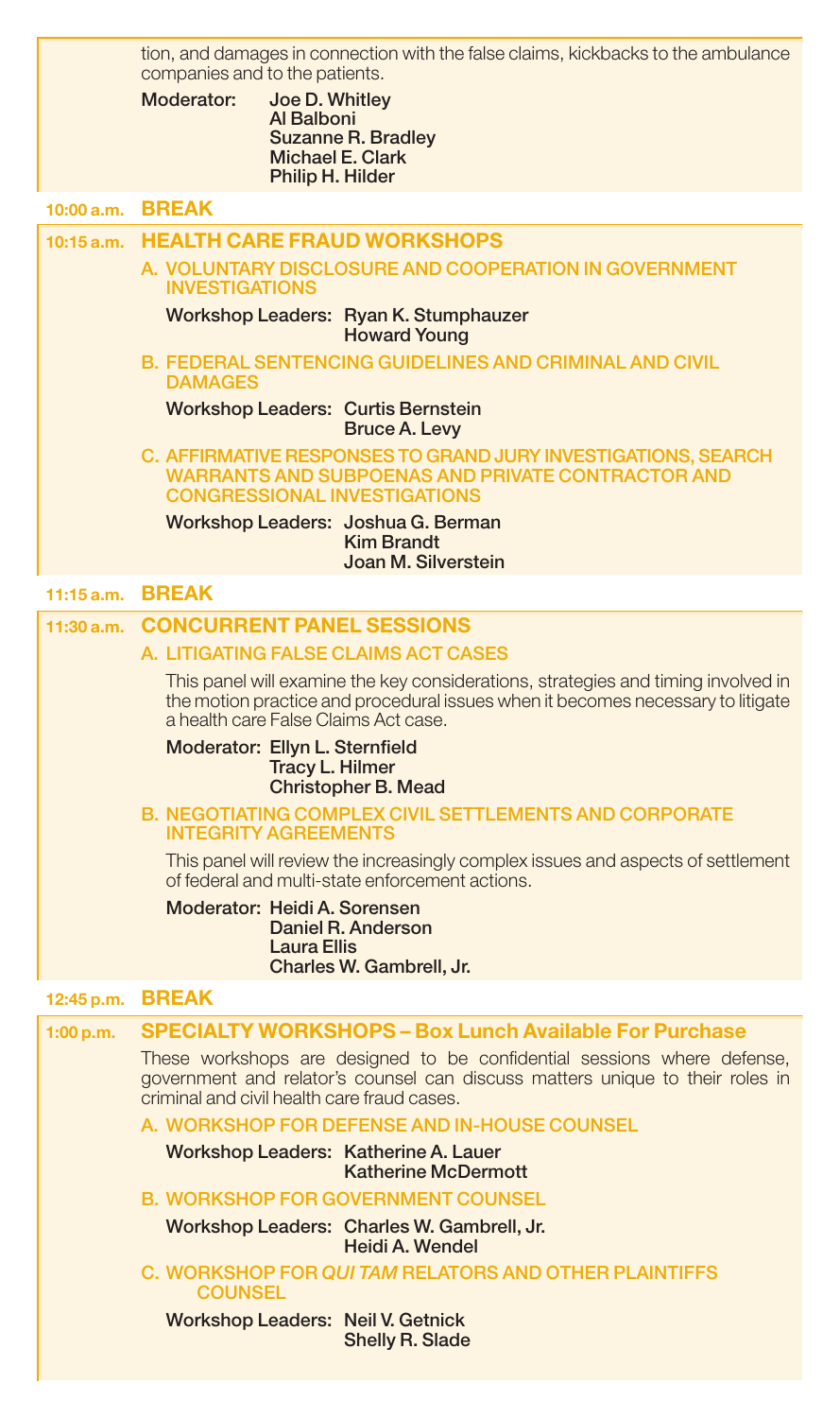| 2:00 p.m.                                                                                                                                                                                                | <b>BREAK</b>                                                                                                                                                       |  |  |                                                                                        |
|----------------------------------------------------------------------------------------------------------------------------------------------------------------------------------------------------------|--------------------------------------------------------------------------------------------------------------------------------------------------------------------|--|--|----------------------------------------------------------------------------------------|
| <b>CONCURRENT PANEL SESSIONS</b><br>2:15 p.m.                                                                                                                                                            |                                                                                                                                                                    |  |  |                                                                                        |
| A. CRIMINAL AND CIVIL LIABILITY FOR LACK OF MEDICAL NECESSITY<br>This presentation will discuss the basis for criminal and civil liability for claims for<br>medically unnecessary health care services. |                                                                                                                                                                    |  |  |                                                                                        |
|                                                                                                                                                                                                          |                                                                                                                                                                    |  |  | <b>Moderator: Katherine McDermott</b><br><b>Jeffrey Dickstein</b><br>Robert S. Salcido |
|                                                                                                                                                                                                          | <b>ETHICS</b><br><b>B. ETHICAL ISSUES IN CRIMINAL AND CIVIL FRAUD CASES</b>                                                                                        |  |  |                                                                                        |
|                                                                                                                                                                                                          | This session will review the most common ethical issues encountered in<br>representing health care clients in transaction, litigation, and enforcement<br>matters. |  |  |                                                                                        |
|                                                                                                                                                                                                          | <b>Moderator: Michael K. Loucks</b><br><b>Hank Walther</b>                                                                                                         |  |  |                                                                                        |
| 3:30 p.m.                                                                                                                                                                                                | ADJOURN                                                                                                                                                            |  |  |                                                                                        |

## UNABLE TO ATTEND?

**See registration and order form for course materials from this program.** 

For more information about this National Institute, the ABA, the ABA Criminal Justice Section, Health Law Section, Young Lawyers Division, and ABA-CLE, please call ABA Member Services at 800.285.221 or visit our Web site at www.abacle.org.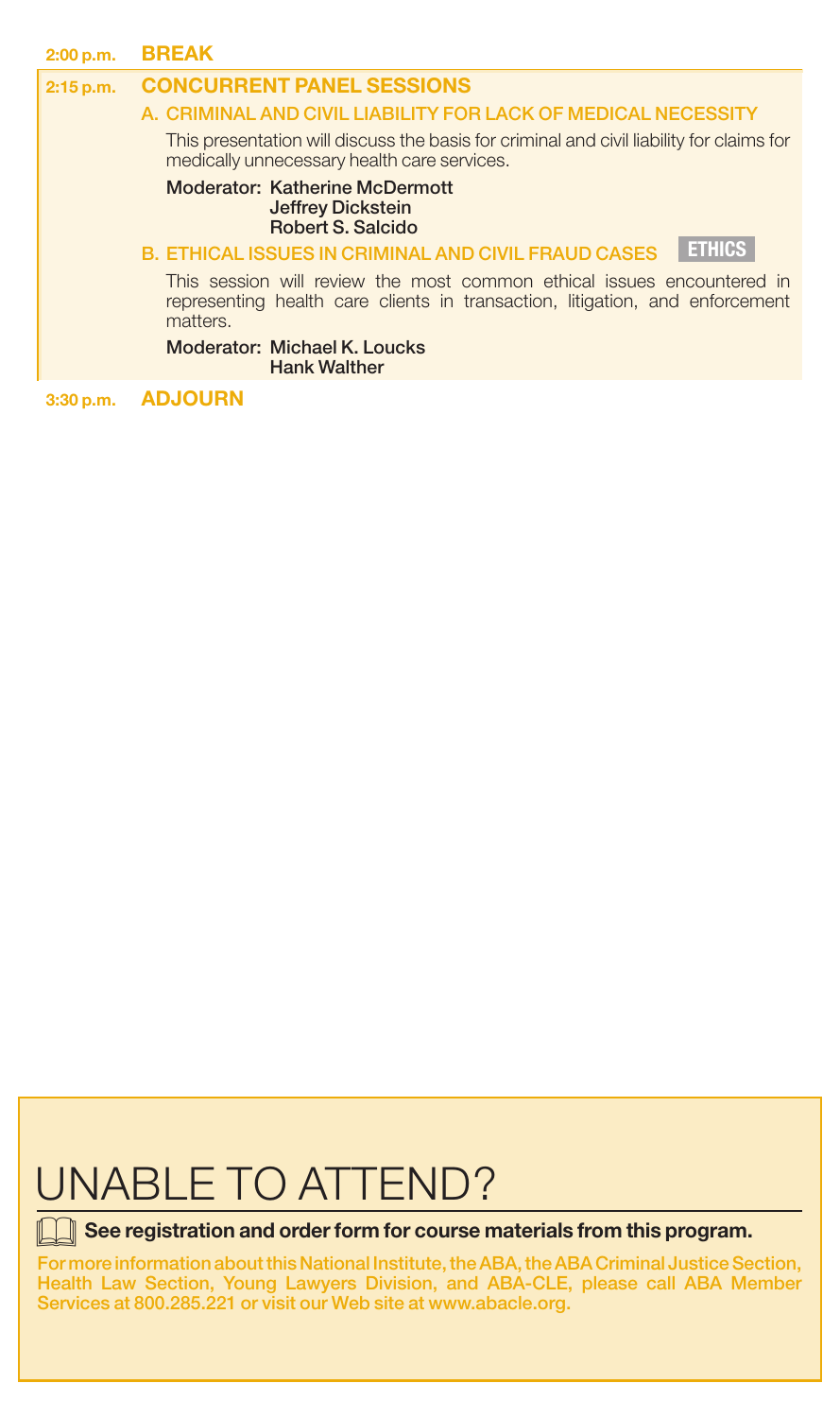## **Program Information**

#### **REGISTRATION FEES**

To register, or for additional information, call 800.285.2221 or visit the ABA-CLE Web site at www.abacle.org/programs/hcf. Register on or before April 11, 2011 and attend this program at the early bird rate listed below

#### **Early Bird Tuition** *(Valid through April 11, 2011)*

\$1,190 General Public \$1,095 ABA Members \$950 Criminal Justice Section Members, Health Law Section Members, and Young Lawyers Division **Members** \$475 Government Lawyers/Employees

#### **Standard Tuition** *(Valid after April 11, 2011)*

\$1,375 General Public

\$1,255 ABA Members \$1,095 Criminal Justice Section Members, Health Law Section Members, and Young Lawyers Division **Members** 

\$550 Government Lawyers/Employees

#### **Group and Other Discounts**

Register three or more people at the same time to receive an additional \$50 reduction on each program tuition. Larger group discounts and special rates for full-time law students, academics and government employees also are available. For more information, contact Sabrina Harris at 312.988.6342.

#### **COuRSE MATERIALS**

Course materials for this ABA-CLE National Institute will be provided via flash drive as part of your registration fee. Hard copy course materials are available upon request. Please indicate your preference when registering for this program.

#### **MCLE**

Mandatory continuing legal education (MCLE) accreditation has been requested from all states which require continuing legal education. 16.75 hours of CLE credit including 1.25 hours of Ethics credit have been requested from those states recognizing a 60-minute credit hour and 20.10 hours of CLE credit including **1.50** hours of Ethics credit have been requested from those states recognizing a 50-minute credit hour. For NY-licensed attorneys: This transitional CLE program has been approved for all NY-licensed attorneys in accordance with the requirements of the New York State CLE Board of New York MCLE (18.00 total NY transitional MCLE credits including 1.50 hours of Ethics credit).

#### **SCHOLARSHIPS**

Scholarships to defray tuition expense for National Institutes are available upon application. Preference will be given to public interest lawyers, government lawyers, law professors and solo or small firm practitioners. For more information, on scholarships visit www.abacle.org/scholarship/home.html.

#### **SERVICES FOR PERSONS wITH DISABILITIES**

If special arrangements are required, please contact Courtney Anderson at 312.988.6210. Reasonable advance notice is requested.

#### **IN-PERSON REGISTRATION**

If you plan to register in person, please call the ABA at least 24 hours in advance to confirm that the program is being held as scheduled and that space is available. Cash payments will not be accepted.

#### **SPONSORSHIP OPPORTuNITIES**

For information on sponsorship opportunities, please contact Courtney Anderson at 312.988.6210.

#### **CANCELLATIONS**

Cancellations received 5 business days or more before the program will receive a 100% refund, less a \$50 cancellation fee. No refunds will be provided for cancellations after that date; however, substitute registrants are welcome at any time. To cancel your registration or substitute another individual, please call the ABA Service Center at 800.285.2221 or fax your request to 312.988.5850. Registrants who do not cancel within the allotted time period and who do not attend the program will receive a copy of the program course materials after the program.

#### **PROGRAM CONFIRMATION**

Written confirmation of your registration will be sent to you upon receipt. Please take it with you to the National Institute as proof of registration. If you do not receive the confirmation notice prior to the presentation, please call the ABA at least 24 hours in advance to confirm that your registration was received and the program is being held as scheduled.

#### **HOTEL INFORMATION**

#### Eden Roc Renaissance Miami Beach

4525 Collins Avenue Miami Beach, FL 33140 301.531.0000 or 800.319.5354 Single/Double: \$249

All room rates are subject to city occupancy and sales tax. Mention this ABA meeting to receive the special discounted rate.

#### **AIRLINE INFORMATION**

Discounted airfares are available from ABA Orbitz for Business including ABA negotiated discounts on American and United. To book online, go to www.americanbar.org/membership/benefits\_of\_ membership/travel\_services.html, and click under the Orbitz for Business logo at the top of the page; then click on the appropriate link in the Self Paid Travel box. For assistance with online or offline reservations, call toll free 1.877.222.4185.

Discounts can also be obtained directly from the carrier. American Airlines: Call 1.800.433.1790, code **A1911SS**; United Airlines: Call 1.800.521.4041, code 578IG.

#### **STANDING COMMITTEE ON CONTINuING LEGAL EDuCATION**

Under the guidance of the Standing Committee on Continuing Legal Education, the Center for Continuing Legal Education administers and produces National Institutes, teleconferences, webinars, other technologybased offerings, and course materials to assist lawyers with their continuing legal education efforts.

David W. Hilgers, Chair *Brown McCarroll, L.L.P.*, Austin, TX

#### **ABA CENTER FOR CONTINuING LEGAL EDuCATION**

**Jill Eckert McCall, Director Earnestine Murphy, Associate Director,** Programming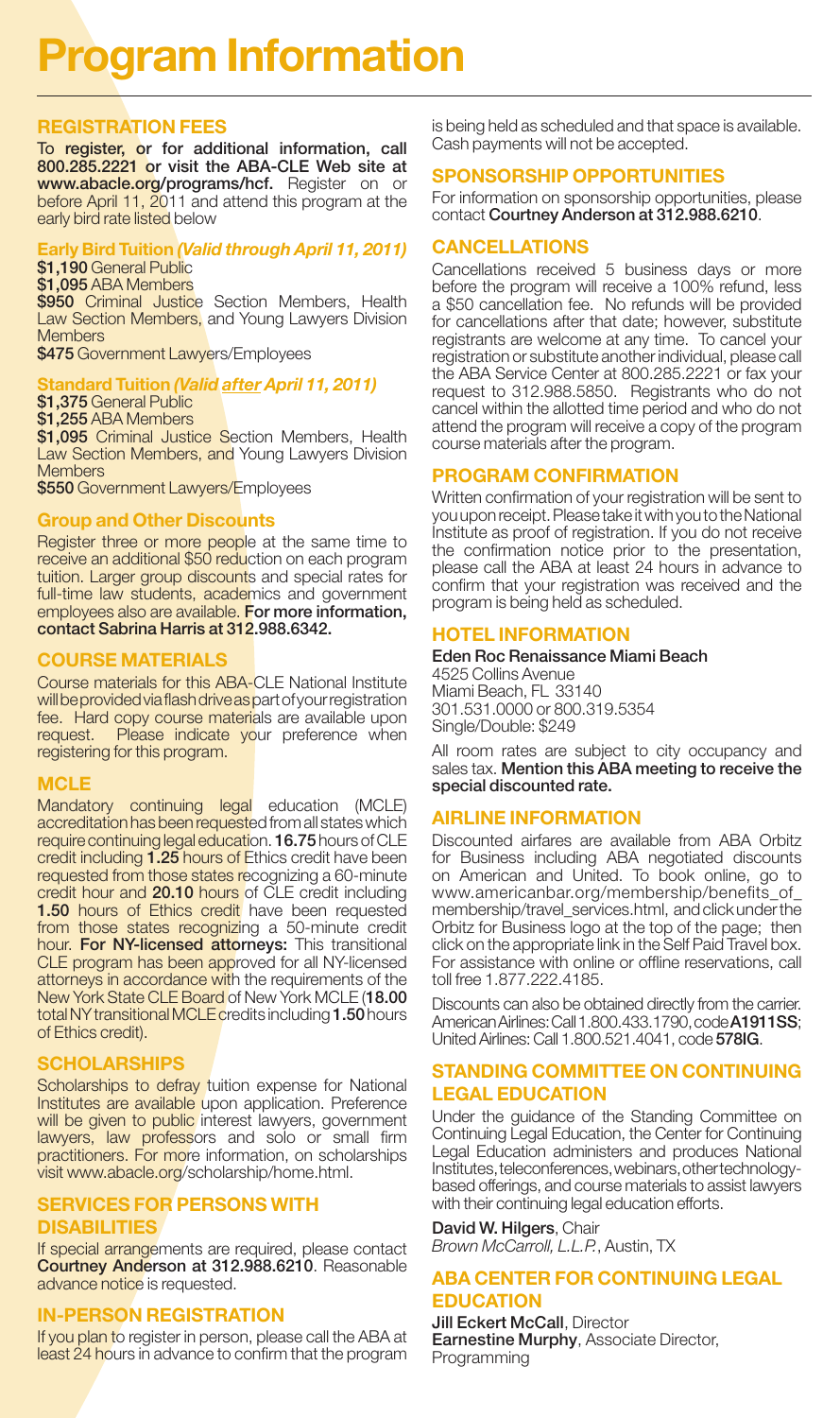### Registration and Order Form The 21st Annual National Institute on Health Care Fraud

May 11-13, 2011 | Eden Roc Renaissance Miami Beach | Miami Beach, FL

#### Early Bird TuiTion *(Valid through April 11, 2011)*

- □\$1,190 General Public
- □\$1,095 ABA Members (\$95 savings!) ABA # \_\_\_\_\_\_\_\_\_\_\_\_\_\_\_\_\_\_\_\_
- □ \$950 Criminal Justice Section Members, Health Law Section Members, and Young Lawyers Division Members (\$240 savings) ABA # \_\_\_\_\_\_\_\_\_\_\_\_\_\_\_\_\_\_\_\_

□ \$475 Government Lawyers/Employee

#### **STandard TuITIon** *(Valid after April 11, 2011)*

- □\$1,375 General Public
- $\square$ \$1,255 ABA Members (\$120 savings!) ABA # \_\_\_\_\_\_\_\_\_\_\_\_\_\_\_\_\_\_\_\_
- □\$1,095 Criminal Justice Section Members, Health Law Section Members, and Young Lawyers Division Members (\$280 savings!) ABA # \_\_\_\_\_\_\_\_\_\_\_\_\_\_\_\_\_\_\_\_
- □ \$550 Government Lawyers/Employees
- $\Box$  Please provide course materials in a printed book.
- $\Box$  Two or more people have registered with me. Please apply the \$50 tuition reduction to each tuition rate indicated above.

#### **HEaLTH CarE Fraud 2011 WorKSHoPS**

Please check one workshop for each day and time slot.

#### Wednesday  $\blacksquare$  May 11  $\blacksquare$  2:00 p.m.

**□** Foundations of Health Law

#### Wednesday  $\blacksquare$  May 11  $\blacksquare$  4:30 p.m.

**□** Foundations of White Collar Law and Practice and Handling A Health Care Fraud Case

#### Thursday  $\blacksquare$  May 12  $\blacksquare$  3:45 p.m.

- □ A. Foreign Corrupt Practices Act
- **□** B. State Enforcement and Medicaid Fraud
- $\Box$  C. Advanced Stark Law and Compliance

#### Thursday  $\blacksquare$  May 12  $\blacksquare$  5:00 p.m. – Concurrent Panel **Sessions**

- A. Pharmaceutical and Medical Device Fraud and Abuse
- $\Box$  B. Criminal and Civil Liability for Overpayments

#### Friday  $\blacksquare$  May 13  $\blacksquare$  10:15 a.m.

- **□ A. Voluntary Disclosure and Cooperation in Goverment** Investigations
- $\Box$  B. Federal Sentencing Guidelines and Criminal and Civil Damages
- $\Box$  C. Affirmative Responses to Grand Jury Investigations, Search Warrants and Subpoenas and Private Contractor and Congressional Investigations

#### Friday  $\blacksquare$  May 13  $\blacksquare$  11:30 a.m. – Concurrent Panel **Sessions**

- **□** A. Litigating False Claims Act Cases
- **□** B. Negotiating Complex Civil Settlements and Corporate Integrity Agreements

#### **SPECIaLTY WorKSHoPS**

#### Friday  $M = May 13 = 1:00 p.m.$

- **□** A. Workshop for Defense and In-House Counsel
- **□** B. Workshop for Government Counsel
- C. Workshop for *Qui Tam*/Relators and Other Plaintiffs Counsel

#### Friday  $\blacksquare$  May 13  $\blacksquare$  2:15 p.m. – Concurrent Panel Sessions

- **□** A. Criminal and Civil Liability For Lack Of Medical **Necessity**
- **□ B. Ethical Issues in Criminal and Civil Fraud Case**

#### $\Box$  Yes, I would like to purchase a box lunch for \$25.00. (lunch options will be available at program registration.)

#### **Course Materials**

Every registrant will receive a flash drive of the informative course materials that can be used as a comprehensive resource long after the program is held

#### **aBa MEMBErSHIP**

 $\Box$  I am interested in becoming a member of the American Bar Association, please send me information and membership forms.

#### **SECTIon MEMBErSHIP (MuST BE an aBa MEMBEr)**

- $\square$  Enroll me in the Criminal Justice Section. Enclosed is a separate check for \$45.
- $\Box$  Enroll me in the Health Law Section. Enclosed is a separate check for \$50.
- **Enroll me in the Young Lawyers Division.** Membership in the Young Lawyers Division is free and automatic for all ABA Members under 36 years old or admitted to practice for less than 5 years.

#### **ProduCT ordEr ForM**

Order below or online at www.abaclecatalog.org

□ Send me the printed Course Materials (CEN11HCFCOR) for \$225 General Public, \$205 ABA Members, \$185 Criminal Justice Section and Health Law Section Members, plus \$12.95 for domestic shipping and handling.

Illinois residents, add 9.75% sales tax; District of Columbia residents, add 6.00% use tax. Price is subject to change after **5/13/11.** 

#### **To rEGISTEr and ordEr:**

- $\Theta$  Online: www.abacle.org/programs/hcf (credit card only)
- **128** Phone: 800.285.2221 or 312.988.5522 (credit card only)

**昌 FAX: 312.988.5850** (credit card only)

*must include* **□ VISA □ American Express** 

Card No. **Exp.** Date

#### Signature

*(Cardholder Signature Required) (No P.O. Boxes Please)*

### $\equiv$  or mail form and payment (with your check payable to the American Bar

Association or with VISA, MasterCard, or American Express information) to:

#### **The American Bar Association** Financial Services dept. CEn1HCF1 P.o. Box 109078 Chicago, il 60654-7598

| u uw          |                |  |  |
|---------------|----------------|--|--|
|               |                |  |  |
|               |                |  |  |
| htiffs        |                |  |  |
|               | City State ZIP |  |  |
| ions<br>dical |                |  |  |
|               |                |  |  |
| <b>ETHICS</b> |                |  |  |
|               |                |  |  |